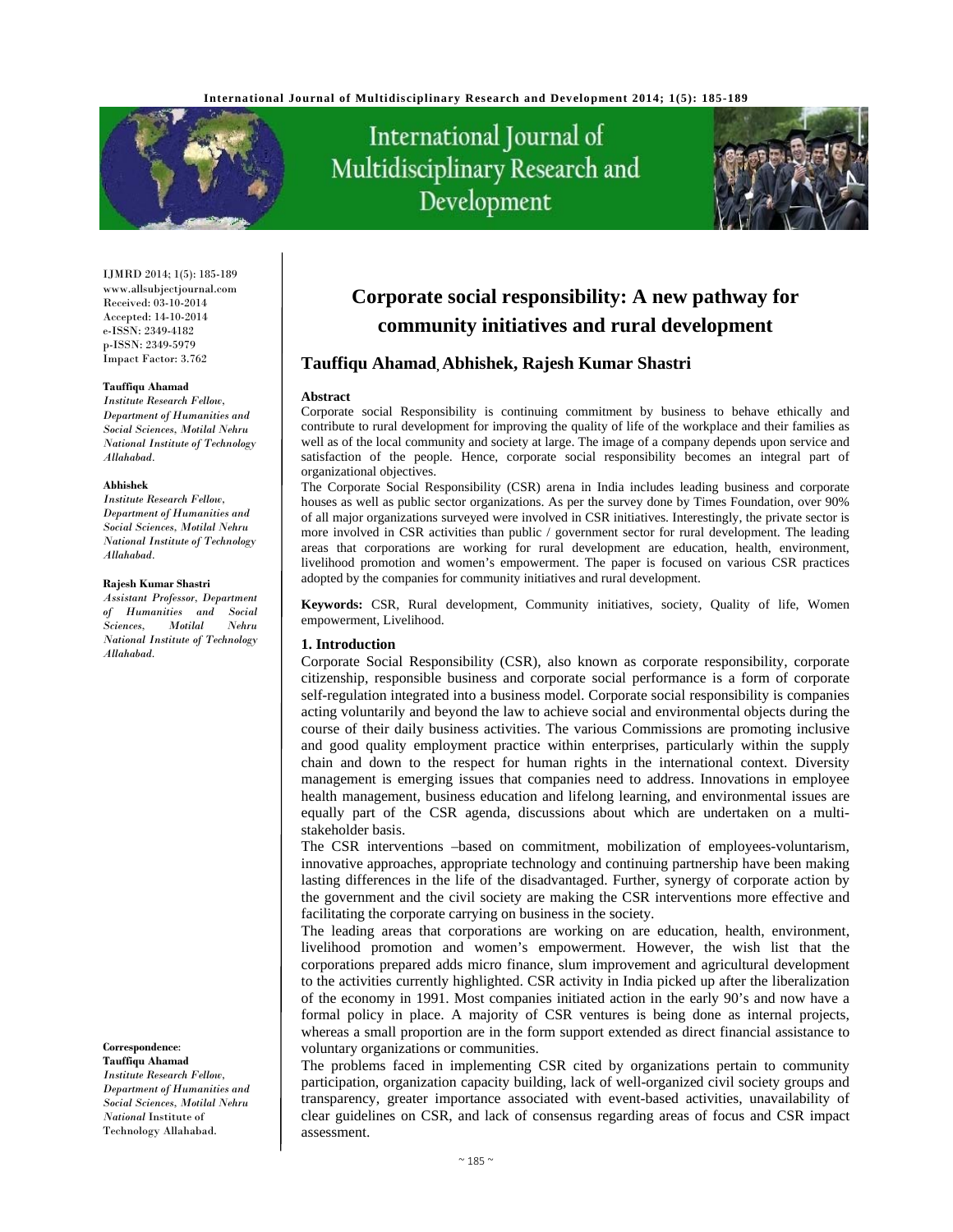The evolution of corporate social responsibility in India refers to changes over time in India of the cultural norms of corporations' engagement of corporate social responsibility (CSR), with CSR refers to the way that businesses are managed to bring about an overall positive impact on the communities, cultures, societies and environments in which they operate. The fundamentals of CSR rest on the fact that not only public policy, but even corporations should be responsible enough to address social issues. Thus, companies should deal with the challenges and issues looked after to a certain extent by the states.

Among other countries, India has one of the richest traditions of CSR. Much has been done in recent years to make Indian Entrepreneurs aware of social responsibility as an important segment of their business activity, but CSR in India has yet to receive widespread recognition. If this goal has to be released, then the CSR approach of corporate has to be in line with their attitudes towards mainstream business- companies setting clear objectives, undertaking potential investments, measuring and reporting performance publicly.

#### **The Four Phases of CSR Development in India**

The history of CSR in India has its four phases which run parallel to India's historical development and has resulted in different approaches towards CSR. However the phases are not static and the features of each phase may overlap other phases.

# **The First Phase**

In the first phase charity and philanthropy were the main drivers of CSR. Culture, religion, family values and tradition and industrialization had an influential effect on CSR. In the pre-industrialization period, which lasted till 1850, wealthy merchants shared a part of their wealth with the wider society by way of setting up temples for a religious cause Moreover, these merchants helped the society in getting over phases of famine and epidemics by providing food for their go down and money and thus securing an integral position in the society. With the arrival of colonial rule in India from the 1850s onwards, the approach towards CSR changed. The industrial families of the 19th century, such as Tata, Godrej, Bajaj Birla, and Singhania were strongly inclined towards economic as well as social considerations. However, it has been observed that their efforts towards social as well as industrial development were not only the driven but also by selfless and religious motives but also influenced by caste groups and political objectives.

#### **The Second Phase**

In the second phase, during the independence movement, there was increased stress on Indian Industrialists to demonstrate their dedication towards the progress of the society. This was when Mahatma Gandhi introduced the notion of "trusteeship", according to which the industry leaders had to manage their wealth so as to benefit the common man. "I desire to end capitalism almost, if not quite, as much as the most advanced socialist. But our methods differ. My theory of trusteeship is no make-shift, certainly no camouflage. I am confident that it will survive all other theories." This was Gandhi's words which highlight his argument towards his concept of "trusteeship". Gandhi's influence put pressure on various Industrialists to

act towards building the nation and its socio-economic development. According to Gandhi, Indian companies were supposed to be the "temples of modern India". Under his influence businesses established trusts for schools and colleges and also helped in setting up training and scientific institutions. The operations of the trusts were largely in line with Gandhi's reforms which sought to abolish untouchability, encourage empowerment of women and rural development.

# **The Third Phase**

The third phase of CSR (1960–80) had its relation to the element of "mixed economy", emergence of Public Sector Undertakings (PSUs) and laws relating labor and environmental standards. During this period the private sector was forced to take a backseat. The public sector was seen as the prime mover of development. Because of the stringent legal rules and regulations surrounding the activities of the private sector, the period was described as an "era of command and control". The policy of industrial licensing, high taxes and restrictions on the private sector led to corporate malpractices. This led to the enactment of legislation regarding corporate governance, labor and environmental issues. PSUs were set up by the state to ensure suitable distribution of resources (wealth, food etc.) to the needy. However the public sector was effective only to a certain limited extent. This led to shift of expectation from the public to the private sector and their active involvement in the socio-economic development of the country became absolutely necessary. In 1965 Indian academicians, politicians and businessmen set up a national workshop on CSR aimed at reconciliation. They emphasized upon transparency, social accountability and regular stakeholder dialogues. In spite of such attempts the CSR failed to catch steam.

# **The Fourth Phase**

In the fourth phase (1980 until the present) Indian companies started abandoning their traditional engagement with CSR and integrated it into a sustainable business strategy. In 1990s the first initiation towards globalization and economic liberalization were undertaken. Controls and licensing system were partly done away with, which gave a boost to the economy the signs of which are very evident today. The increased growth momentum of the economy helped Indian companies grow rapidly and this made them more willing and able to contribute towards social cause. Globalization has transformed India into an important destination in terms of production and manufacturing bases of TNCs are concerned. As Western markets are becoming more and more concerned about and labor and environmental standards in the developing countries, Indian companies who export and produce goods for the developed world need to pay a close attention to compliance with the international standards.

# **Objective of study**

- To study internal dimensions and external dimensions of CSR
- To study the role of organizations towards Rural Development
- \* To study the contribution of CSR practices into organizational growth
- To study core elements of CSR Policy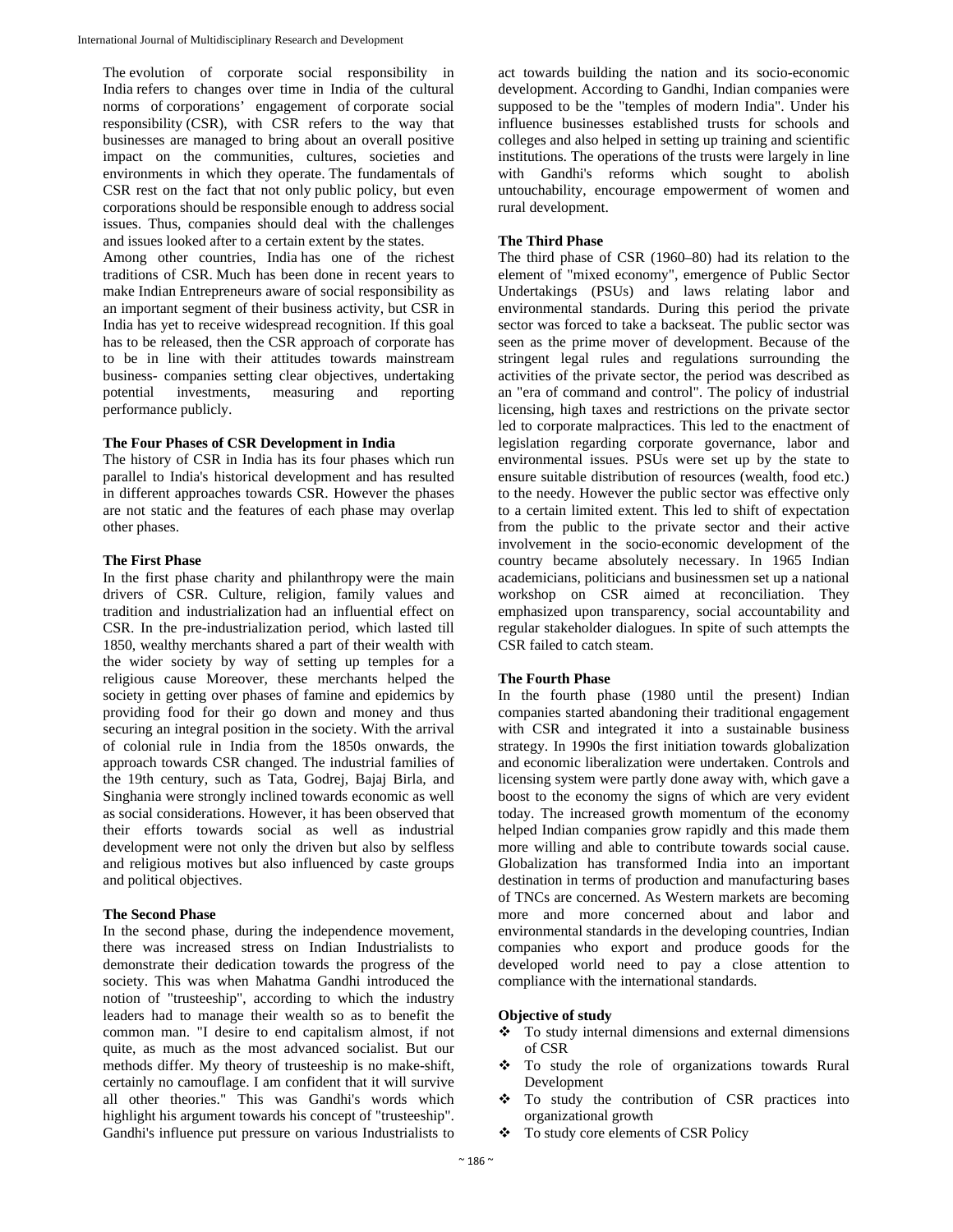#### **Research Methodology**

This Research Paper is an exploratory research, which include secondary data collection of various articles, journals, books, magazines, newspaper etc.

# **Internal Dimension of CSR**

This relates to practices internal to the company which need to be modified to incorporate CSR practices. The various components of the internal dimension of CSR are shown in the above figure.

# **a. Human Resources Management**

CSR can he successfully implemented in an organization through precise management of its own work force. The internal dimension of CSR includes elements like providing an environment for lifelong learning for employees, employee empowerment, better information flow, improving the balance between work, family, and leisure, diversified workforce, profit sharing and share ownership schemes, concern for employability as well as job security among others. Active follow up and management of employees who are off work due to disabilities or injuries have also been shown to result in cost savings for the companies. Moulding of recruitment policies to include people from ethnic minorities, older workers, women and the long-term unemployed would be a significant step forward to incorporating CSR practices in Human Resources Management.

# **b. Work Safety and Health Measures**

Worker safety and labor health have been documented to be having a direct impact on productivity of the labor force. Although legal measures exist in most nations in maintaining standards for ensuring worker safety and providing health benefits, recent trends have made it imperative for companies to adopt a proactive approach to this issue. In emerging markets having significant cost advantages in labor, outsourcing of labor and processes have led to the situation where companies not only need to maintain high safety levels in their own premises but also ensure that their suppliers and other connected parties comply with these principles. The increased focus on safety standards and employee welfare has led to the development of standards across industries. Mechanisms are being designed especially in emerging markets for measuring, documenting and communicating these qualities thereby saving time, work and costs in the purchasing process.

# **c. Adaptation to change**

A recent trend in the global business scenario has been the widespread use of mergers and acquisitions for business expansion. According to the Green Paper (2001) by the Commission of the European Communities "Restructuring in a socially responsible manner means to balance and take into consideration the interests and concerns of all those who are affected by the changes and decisions.

#### **d. Management of Environmental impacts**

The importance of this aspect of CSR cannot be overemphasized. Optimization of resource utilization and reducing environmentally damaging effluents can reduce the environmental impact. This will also enable the firms to effect significant cost savings in energy bills and pollution costs.

#### **External Dimensions of CSR a. Local Communities**

The development of positive relations with the local community and thereby the accumulation of social capital is particularly relevant for non-local companies. Deep understanding of the local community and social customs is an asset which can be utilized by the companies to gain strategic advantage.

# **b. Business Partners**

Building long term relationships of sound ethical foundation with suppliers, customers (and even competitors in rare occasions) will enable companies to meet customer expectations better while reducing complexity and costs. Companies should realize their CSR practices will be judged taking into account the practices of their partners and suppliers throughout the supply chain. The effect of corporate social responsibility activities will not remain limited to the company itself, but will also touch upon their economic partners.

# **c. Human Rights**

Companies operating in countries where human rights are regularly violated may experience a climate of civil instability and corruption that makes for uneasy relations with government officials, employees, local communities and shareholders." Amnesty International states:" Companies have a direct responsibility to ensure the protection of human rights in their own operations. Companies have a responsibility to respect human rights and democratic institutions; and promote them wherever practical.

# **Core Elements of CSR Policy a. Care for all Stakeholders**

The companies should respect the interests of, and be responsive towards all stakeholders, including shareholders, employees, customers, suppliers, project affected people, society at large etc. and create value for all of them. They should develop mechanisms to actively engage with all stakeholders, inform them of inherent risks and mitigate them where they occur.

# **b. Ethical functioning**

Their governance systems should be underpinned by Ethics, Transparency and Accountability. They should not engage in business practices that are abusive, unfair, corrupt or anti-competitive.

# **c. Respect for Workers' Rights and Welfare**

Companies should provide a workplace environment that is safe, hygienic and humane and which upholds the dignity of employees. They should provide all employees with access to training and development of necessary skills for career advancement, on an equal and non-discriminatory basis. They should uphold the freedom of association and the effective recognition of the right to collective bargaining of labor, have an effective grievance redress system, should not employ child or forced labor and provide and maintain equality of opportunities without any discrimination on any grounds in recruitment and during employment.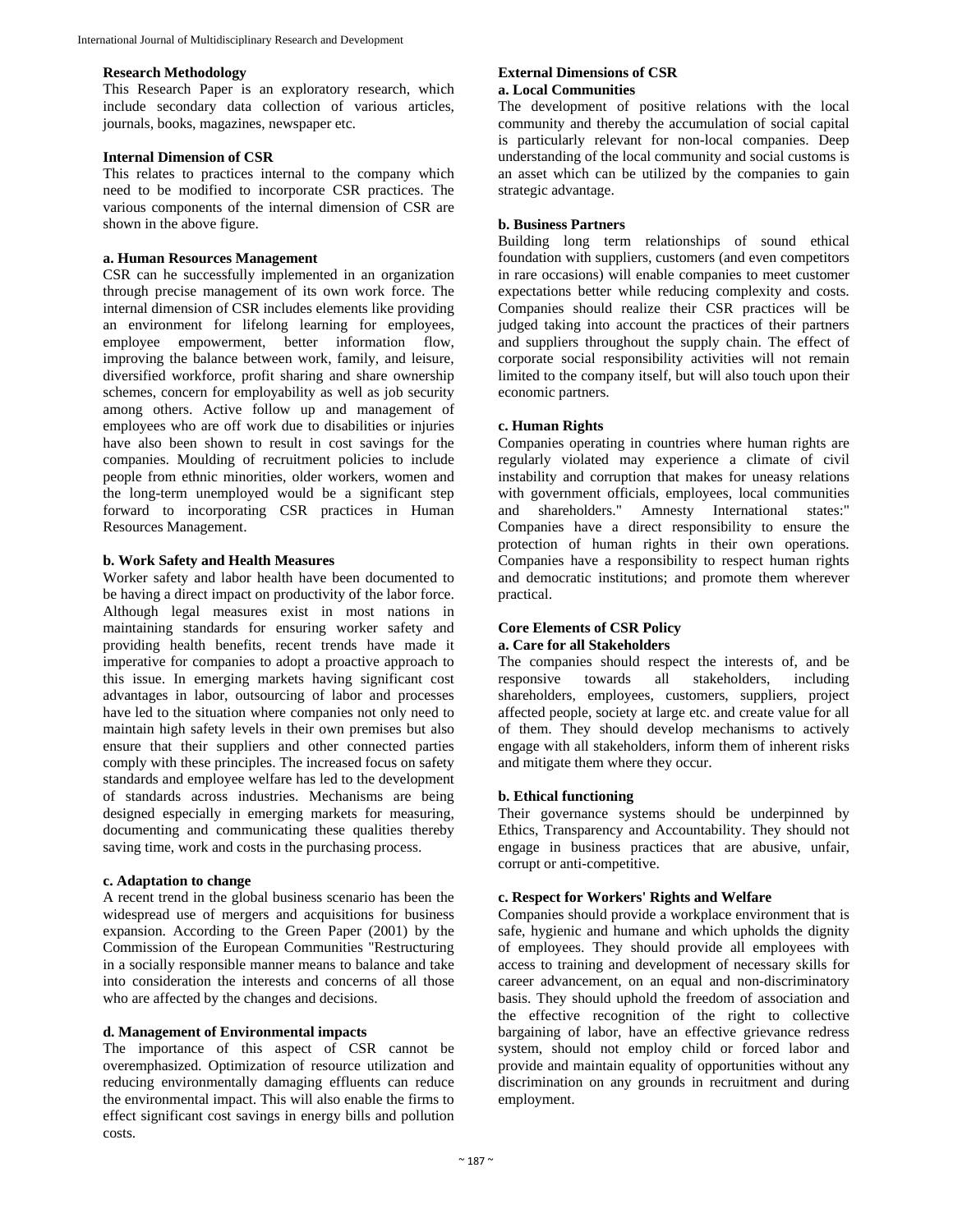# **d. Respect for Human Rights**

Companies should respect human rights for all and avoid complicity with human rights abuses by them or by third party.

# **e. Respect for Environment**

Companies should take measures to check and prevent pollution; recycle, manage and reduce waste, should manage natural resources in a sustainable manner and ensure optimal use of resources like land and water, should proactively respond to the challenges of climate change by adopting cleaner production methods, promoting efficient use of energy and environmentally friendly technologies.

# **f. Activities for Social and Inclusive Development**

Depending upon their core competency and business interest, companies should undertake activities for economic and social development of communities and geographical areas, particularly in the vicinity of their operations. These could include: education, skill building for livelihood of people, health, cultural and social welfare etc., particularly targeting at disadvantaged sections of society.

# **Services provided by the Companies for Rural Development**

Aditya Birla Group: The Company is in the league of the top Fortune 500 companies. It operates in about 25 countries like India, Brazil, Germany, Canada, Australia etc. It is a powerhouse of metals, copper products, insulators, carbon black, cement, branded garments, mobile telephony, viscose filament farm, fertilizer plants which are energy efficient and many others.

This entails that the wealth that one generates and holds is to be held as in a trust for our multiple stakeholders. With regard to CSR, this means investing part of our profits beyond business, for the larger good of society. Beyond the business it contributes to the society by-

- $\div$  Working in 3,700 villages
- \* Reaching out to seven million people annually through the Aditya Birla Centre for Community Initiatives and Rural Development, spearheaded by Mrs. Rajashree Birla
- \* Focusing on: health care, education, sustainable livelihood, infrastructure and espousing social causes
- $\div$  Running 42 schools and 18 hospitals

Transcending the conventional barriers of business to send out a message that "We care". Its CSR practices are.

# **Education**

- Balwadis (pre-school)
- Adult education
- Non-formal education
- Continuing education
- Scholarships for girls, merit and technical education

#### **Health & Family welfare**

- Mobile clinics doctors visit once a week
- Medical, camps general and issue-based
- Health training and awareness
- Sanitation toilets, training, smokeless chullahs, biogas
- Safe drinking water
- Mother and child health
- Reproductive health
- Awareness building

### **Sustainable development and livelihood and agriculture and watershed development**

- Self-help groups
- SGSY dairy, ready-made garments, jute project, basket making, agarbatti making, bee keeping, dress making.
- Check dam
- Irrigation
- Land development
- Soil and water conservation
- Pasture development
- Social forestry/ plantation activities/ nursery
- Horticulture
- Farmer training

#### **Infrastructure Development**

- Roads
- Dams
- Community centres
- Houses
- Culverts
- **Electricity**
- Health centres
- Water channels
- Schools

# **Conclusion**

Corporate social responsibility is most frequently used to describe a company's relations with its wider community. CSR is on the boundary of all corporate activities. Today the goal of business is to focus on the top and bottom line through the kaleidoscope of CSR policy. The managers should be able to integrate themselves to the community and other stakeholders and lead them to new interventions and action programs where the organization's development and social development can be better integrated.

The study has also found that large sections of the corporate world are still residual unaware and linger on the misunderstanding of what could be considered "responsible" behavior beyond the strict adherence to legislation and regulation. Business leaders also fear incurring higher costs, reduced profitability, and growing regulatory interference. In this context, creating a stronger environment for promoting CSR would require several interconnected activities and partnerships. Achieving results would involve a process of learning, dialogue and agreements on incremental improvements.

At last I would conclude that each business entity should formulate a CSR policy to guide its strategic planning and provide a roadmap for its CSR initiatives, which should be an integral part of overall business policy and aligned with its business goal. The policy should be framed with the participation of various level executives and should be approved by the board.

# **References**

- 1. Dummett K. Drivers for Corporate Environmental Responsibility (CER)', Environment, Development and Sustainability 2006; 8(3):375-389.
- 2. McWilliams A, Siegel D. Corporate Social Responsibility: A Theory of the Firm Perspective',